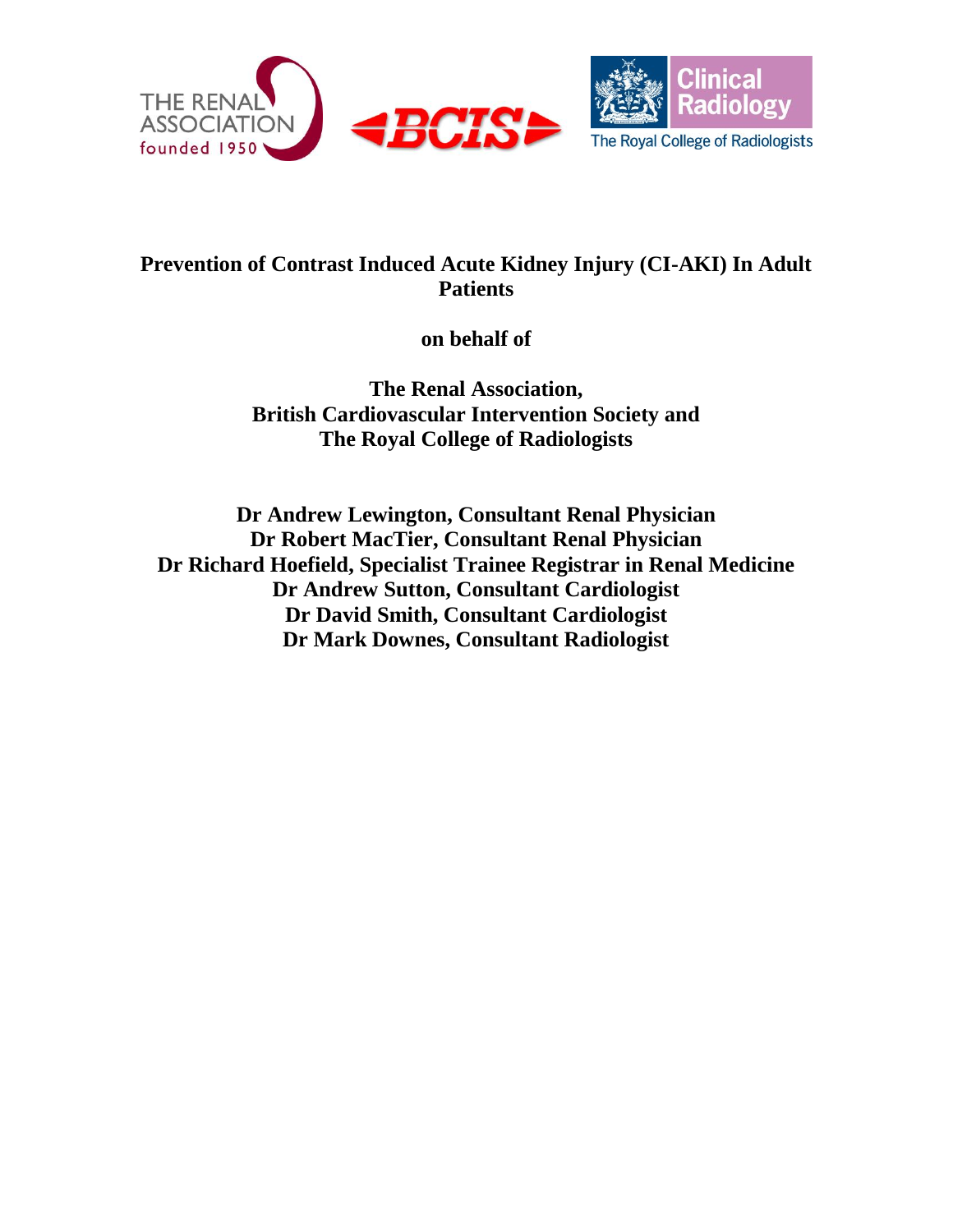# **Contents Page**

| Foreword                                                                |  |
|-------------------------------------------------------------------------|--|
| Introduction                                                            |  |
| Definition and Staging of Contrast Induced Acute Kidney Injury (CI-AKI) |  |
| Risk Assessment for Contrast Induced Acute Kidney Injury (CI-AKI)       |  |
| Strategies to Prevent Contrast Induced Acute Kidney Injury (CI-AKI)     |  |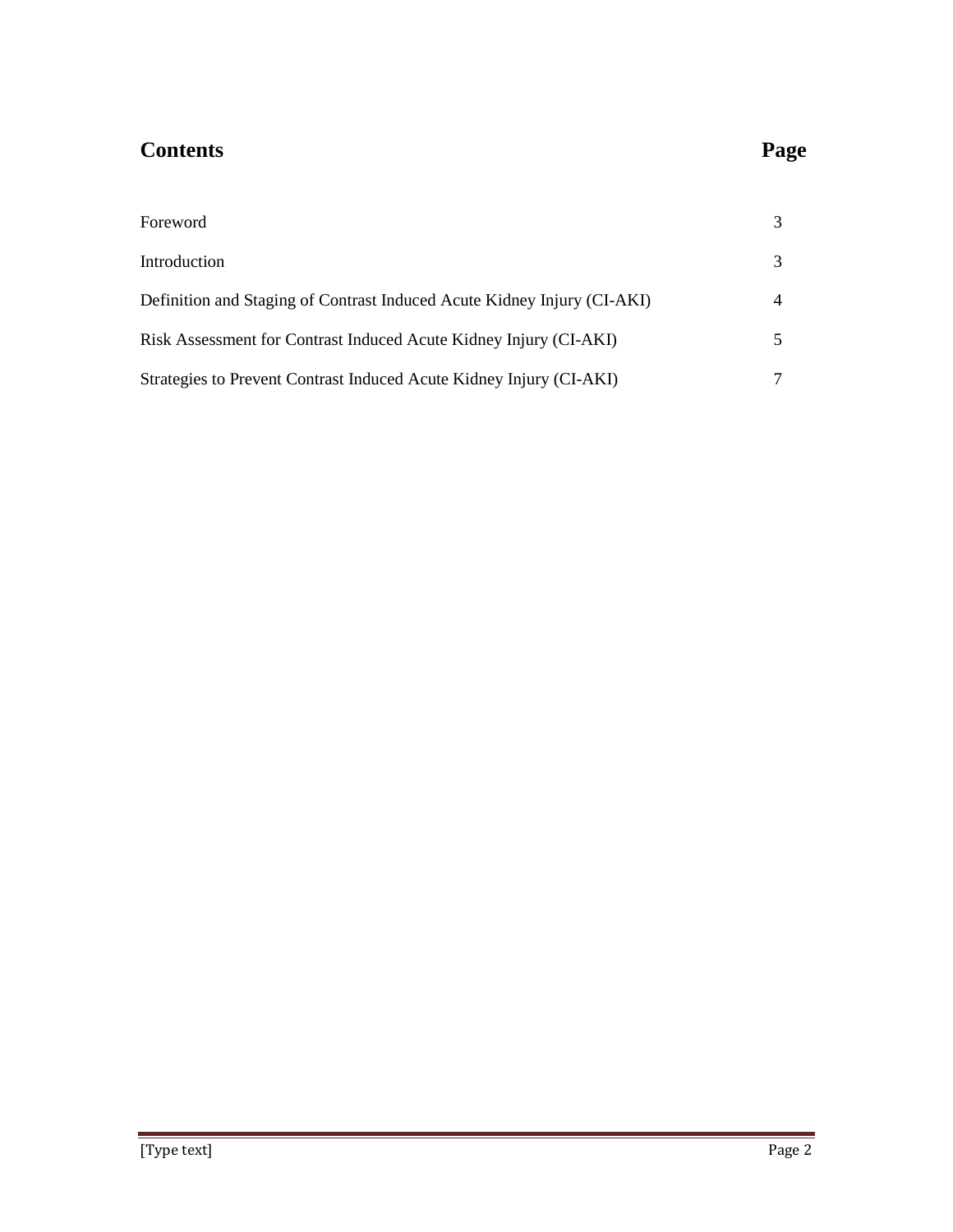### **Foreword**

These guidelines have been developed by an intercollegiate working party of health professionals from The Renal Association, The Royal College of Radiologists and The British Cardiovascular Intervention Society to outline what is considered best practice for the administration of intravascular iodinated contrast agents to adults. We would like to thank the authors, Dr Andrew Lewington, Dr Robert MacTier, Dr Richard Hoefield, Dr Mark Downes, Dr Andrew Sutton and Dr David Smith.

These joint guidelines have been developed with direct input from The Royal College of Radiologists to ensure compliance with the *[RCR Standards for intravascular contrast agent](https://www.rcr.ac.uk/docs/radiology/pdf/BFCR(10)4_Stand_contrast.pdf)  [administration to adult patients, Second edition.](https://www.rcr.ac.uk/docs/radiology/pdf/BFCR(10)4_Stand_contrast.pdf)* 

Please note at the time of publication, NICE (The National Institute for Health and Clinical Excellence) are in the process of developing national clinical guidelines on acute kidney injury at present, which are due for publication in August 2013.

### **Introduction**

The use of intravascular iodinated contrast agents has continued to increase over recent years. It is recognised that there are potential risks associated with the intravascular administration of iodinated contrast agents. It is, therefore, essential for the safe administration of iodinated contrast media, that those persons administering iodinated contrast media and those performing the imaging procedures have an understanding of the indications for use of iodinated contrast media as well as the potential side effects and their management.

We would encourage practitioners, wherever practicable, to adopt the current trend towards reduced doses of intravenous iodinated contrast media due to the benefit of modern dual-head pumps and fast CT scanners. At the time of publishing these guidelines, investigations into the potential of low-kVp, low iodinated contrast dose CT technique, were in progress.

**These guidelines address the issues associated with administering iodinated contrast agents to adult patients only. For children and neonates a paediatric radiologist should be consulted.**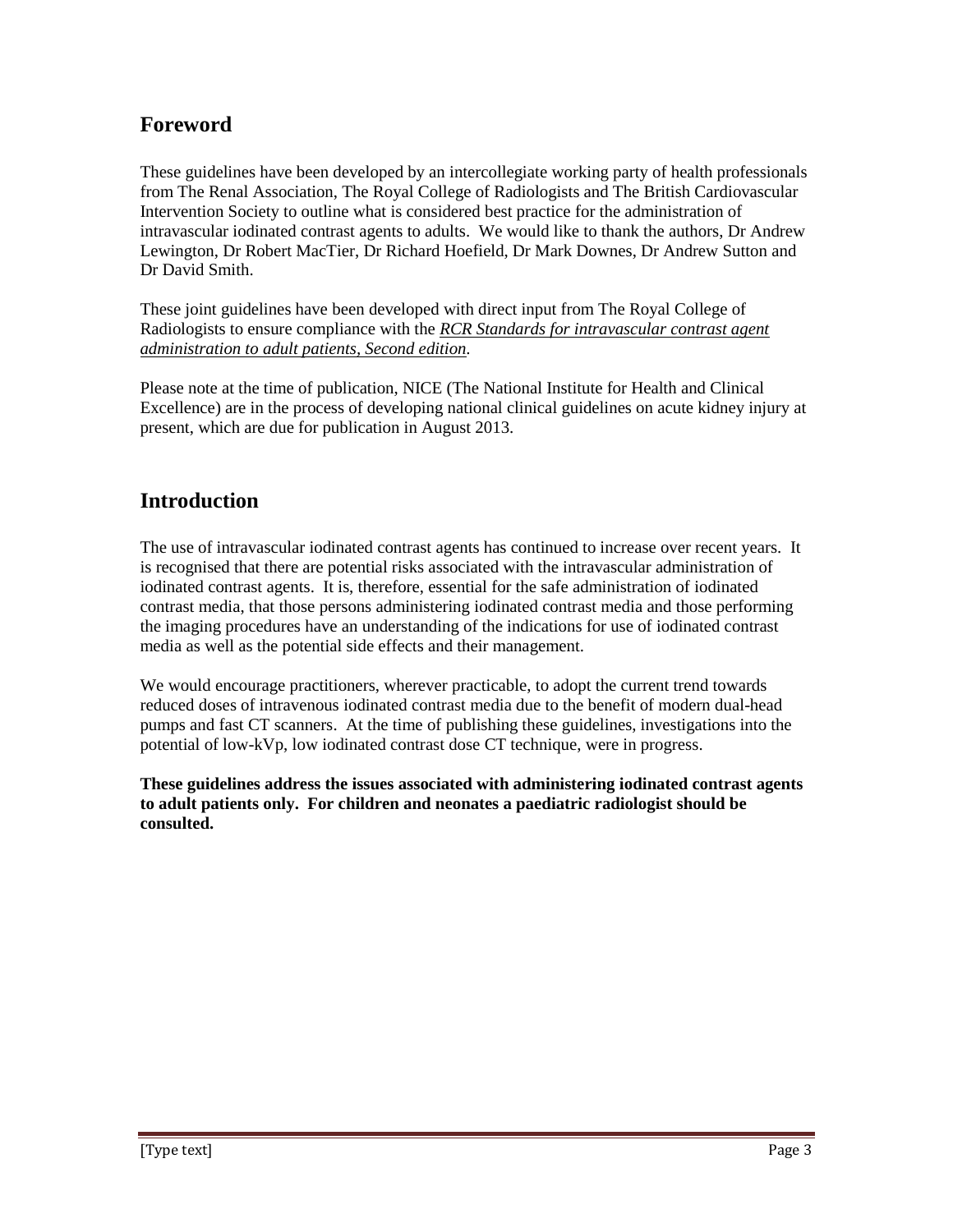### **1. Definition and Staging of Contrast Induced Acute Kidney Injury (CI-AKI)**

### **Guideline 1.1 – Definition and Staging of CI-AKI**

We suggest that the international Kidney Disease: Improving Global Outcomes (KDIGO) *definition* of contrast induced - acute kidney injury (CI-AKI) should be adopted. (Not Graded)

Contrast induced - acute kidney injury is defined when one of the following criteria is met

- Serum creatinine rises  $by \geq 26 \mu m o l/L$  within 48 hours or
- Serum creatinine rises  $\geq 1.5$  fold from the baseline value, which is known or presumed to have occurred within one week **or**
- $\bullet$  urine output is  $\< 0.5$ ml/kg/hr for  $> 6$  consecutive hours

If a baseline serum creatinine is not available within 1 week the lowest serum creatinine value recorded within 3 months of the episode of AKI can be used

If a baseline serum creatinine value is not available within 3 months and AKI is suspected

- repeat serum creatinine within 24 hours
- a reference serum creatinine value can be estimated from the nadir serum creatinine value if patient recovers from AKI

#### **Rationale**

Acute kidney injury following receipt of iodinated contrast (CI-AKI) has previously been referred to as contrast induced nephropathy (CIN) defined as a rise in serum creatinine by 25% or 44µmol/L from the baseline value. It is uncommon in the general population, with an incidence of 1-2%, and occurs within 72 hours of receiving contrast media, usually recovering over the following five days.<sup>1</sup> It is important to exclude other causes of AKI as small rises in serum creatinine have been demonstrated to occur in 8-35% of patients admitted to hospital without exposure to contrast media.<sup>2</sup> Its incidence increases significantly in patients with risk factors and is associated with increased mortality.<sup>3</sup>

The adoption of the Kidney Disease: Improving Global Outcomes (KDIGO) international guideline definition will provide the opportunity to standardise the nomenclature used to define AKI and stage its severity.<sup>4</sup> The definition will rely predominantly on rises in serum creatinine rather than reductions in urine output in a phenomenon that is rarely oliguric in nature. A universal definition will allow the collection of epidemiological data and the standardisation of future research on the prevention and treatment of CI-AKI.

#### **References**

1. Berns AS. Nephrotoxicity of contrast media. Kidney Int. 1989; 36: 730-740

2. Newhouse JH, Kho D, Rao QA, Starren J. [Frequency of serum creatinine changes in the absence of](http://www.ncbi.nlm.nih.gov/pubmed/18647905)  iodinated contrast [material: implications for studies of contrast](http://www.ncbi.nlm.nih.gov/pubmed/18647905) nephrotoxicity. AJR Am J Roentgenol. 2008 Aug;191(2):376-82

3. Levy EM, Viscoli CM, Horwitz RI. The effect of acute renal failure on mortality: a cohort analysis. JAMA 1996; 275: 1489-1494

4. www.kdigo.org/clinical\_practice\_guidelines\_3.php

#### **Guideline 1.2 – Definition and Staging of CI-AKI**

We suggest that the international Kidney Disease: Improving Global Outcomes (KDIGO) *staging classification\** of acute kidney injury (AKI) should be adopted. (Not Graded)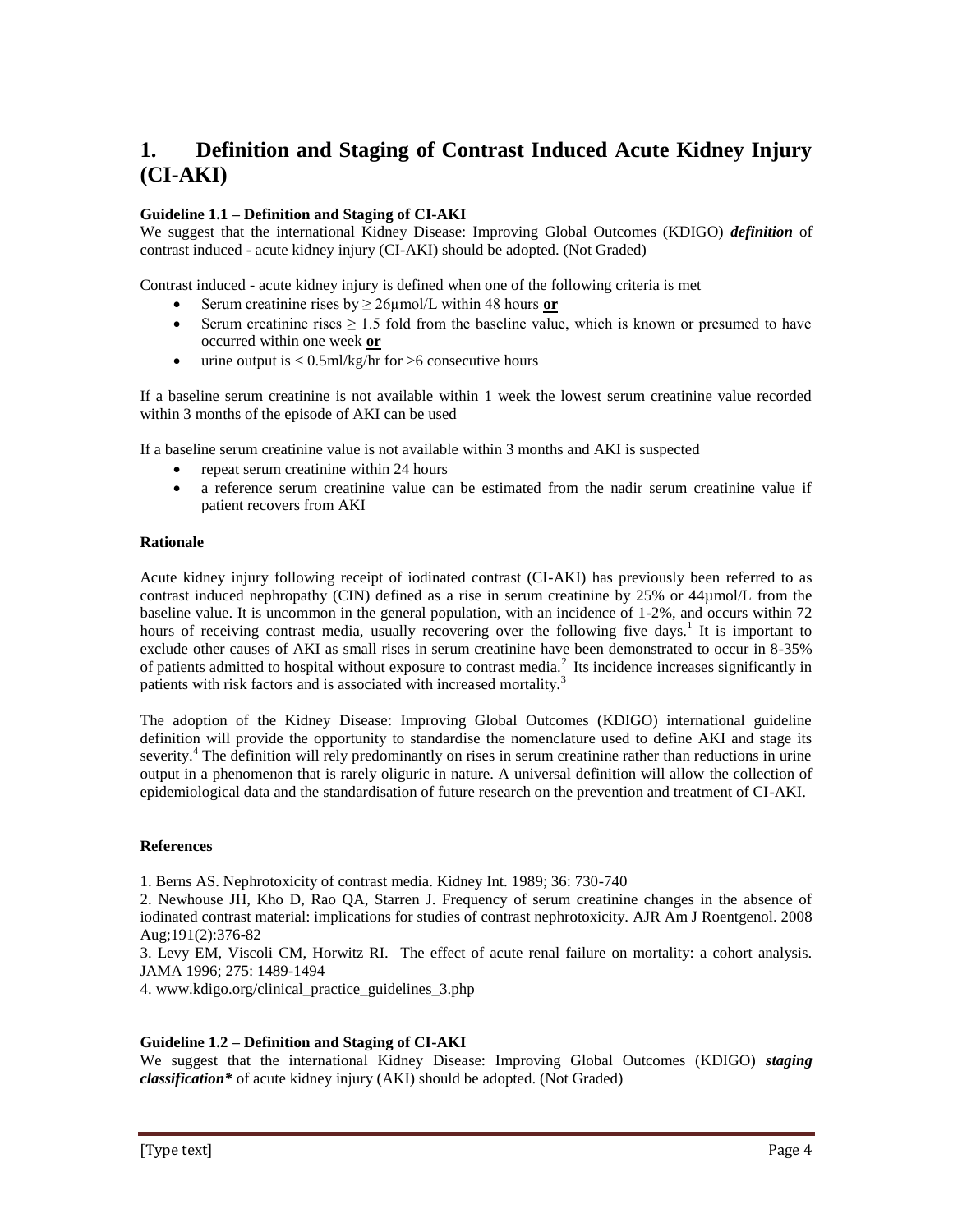| <b>Stage</b> | Serum creatinine (Cr) criteria                                                                                                                                                      | Urine output criteria                            |
|--------------|-------------------------------------------------------------------------------------------------------------------------------------------------------------------------------------|--------------------------------------------------|
| l1           | increase $\geq 26$ µmol/L within 48hrs or<br>lincrease $>1.5$ - to 1.9 X baseline Cr                                                                                                | $\leq 0.5$ mL/kg/hr for $> 6$ consecutive<br>hrs |
| 2            | line <b>2</b> to 2.9 X baseline Cr                                                                                                                                                  | $<$ 0.5 mL/kg/ hr for > 12 hrs                   |
| 3            | $ $ increase $\geq$ 3 X baseline Cr or<br>* increase $\Box$ 354 µmol/L <u>or</u><br>commenced on renal replacement therapy (RRT) anuria for 12 hrs<br><b>lirrespective of stage</b> | $< 0.3$ mL/kg/ hr for $> 24$ hrs or              |

\* must have met initial criteria for definition of AKI

#### **Audit measure**

1. Incidence and severity of patients developing contrast induced AKI (CI-AKI)

#### **Rationale**

The application of both the Acute Dialysis Quality Initiative (ADQI) RIFLE and Acute Kidney Injury Network (AKIN) staging systems to patient populations have demonstrated that as the stage of AKI increases so does the risk of mortality.<sup>1-3</sup> Acute kidney injury staging can be performed using serum creatinine or urine output criteria (Table 1). Patients should be staged according to whichever criteria (serum creatinine or urine output) gives them the highest stage and only after they have been identified as meeting the criteria for the definition of AKI.

#### **References**

1. Hoste EA, Clermont G, Kersten A, Venkataraman R, Angus DC, De Bacquer D, Kellum JA. [RIFLE](http://www.ncbi.nlm.nih.gov/pubmed/16696865)  [criteria for acute kidney injury are associated with hospital mortality in critically ill patients: a cohort](http://www.ncbi.nlm.nih.gov/pubmed/16696865)  [analysis.](http://www.ncbi.nlm.nih.gov/pubmed/16696865) Crit Care. 2006;10(3):R73. Epub 2006 May 12

2. Thakar CV, Christianson A, Freyberg R, Almenoff P, Render ML. [Incidence and outcomes of acute](http://www.ncbi.nlm.nih.gov/pubmed/19602973)  [kidney injury in intensive care units: a Veterans Administration study.](http://www.ncbi.nlm.nih.gov/pubmed/19602973) Crit Care Med. 2009 Sep;37(9):2552-8

3. Uchino S, Bellomo R, Goldsmith D, Bates S, Ronco C. [An assessment of the RIFLE criteria for acute](http://www.ncbi.nlm.nih.gov/pubmed/16715038)  [renal failure in hospitalized patients.](http://www.ncbi.nlm.nih.gov/pubmed/16715038) Crit Care Med. 2006 Jul;34 (7):1913-7

### **2. Risk Assessment for Contrast Induced Acute Kidney Injury (CI-AKI)**

### **Guideline 2.1 – Risk Assessment for CI-AKI**

We suggest that prior to any imaging using iodinated contrast media baseline kidney function and presence of other risk factors for CI-AKI should be identified. The exception to this is when the benefit of very early imaging outweighs the risk of delaying the procedure. (Not Graded)

#### **Guideline 2.2 – Risk Assessment for CI-AKI**

We suggest that estimated glomerular filtration rate (eGFR) should only be used to assess kidney function in stable outpatients. (Not Graded)

### **Guideline 2.3 – Risk Assessment for CI-AKI**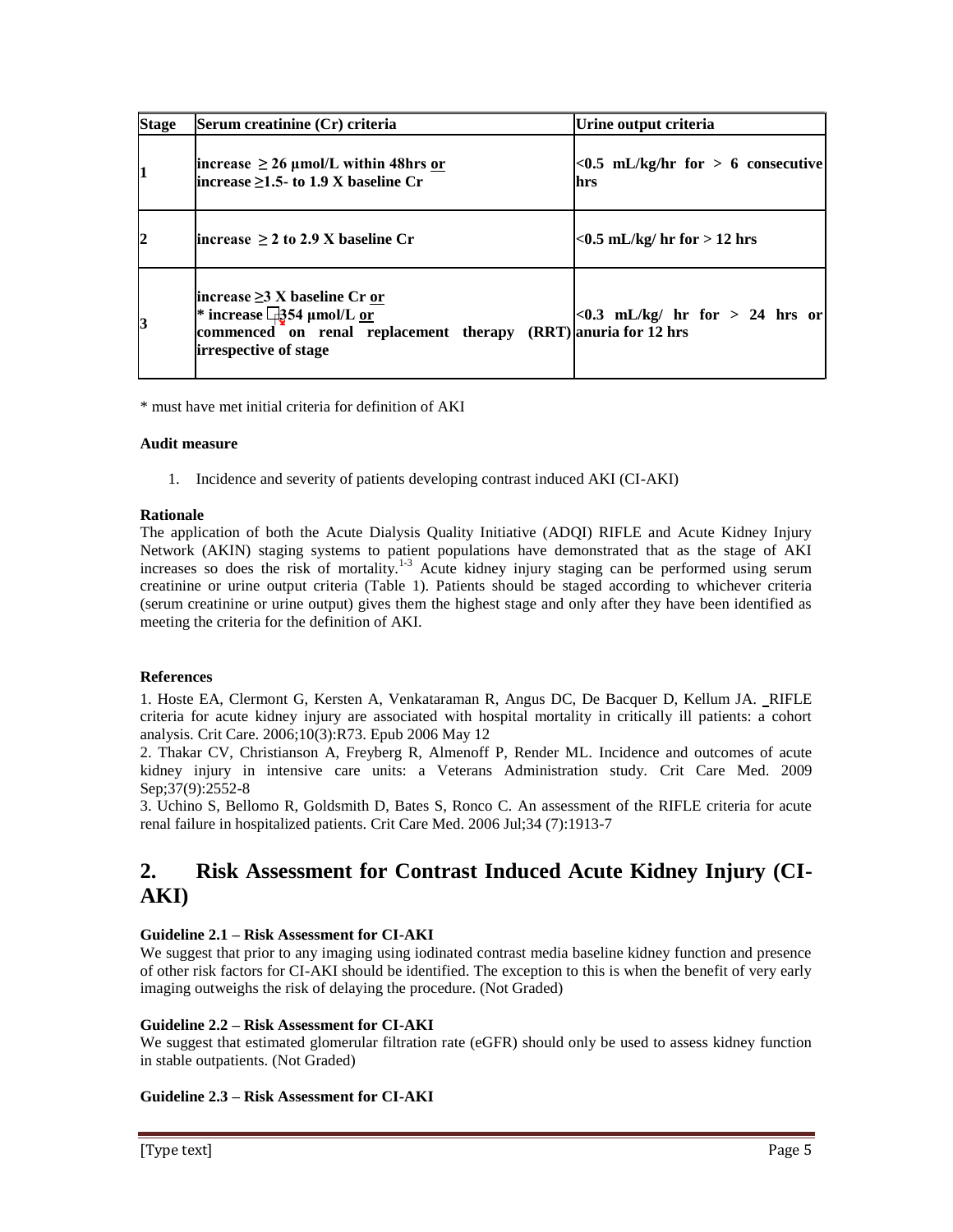We suggest that serum creatinine is used to assess kidney function in acutely ill patients or patients with acute kidney injury. All such patients should be considered as at increased risk of CI-AKI. (Not Graded)

#### **Guideline 2.4 – Risk Assessment for CI-AKI**

We suggest that patients identified to be at high risk of CI-AKI may be discussed with a renal physician to assess whether the potential benefit from the iodinated constrast study outweighs the increased risk of CI-AKI. (Not Graded)

#### **Audit measure**

1. Proportion of patients developing contrast induced AKI (CI-AKI) who did not have baseline kidney function assessed

#### **Rationale**

The risk of CI-AKI is low in patients with normal kidney function, estimated at 1-2% even in patients with diabetes.<sup>1</sup> However prior exposure to iodinated contrast media has been identified as the third most common aetiogical factor for AKI in hospital after renal hypoperfusion and nephrotoxic medication.<sup>2</sup> The risk of CI-AKI has been reported to be as high as 25% in patients with a combination of chronic kidney disease (CKD) and diabetes, cardiac failure, older age and exposure to nephrotoxic drugs. <sup>3</sup> The CI-AKI Consensus Working Panel has recommended that the risk of CI-AKI becomes clinically important with an  $eGFR < 60$  mls/min/1.73m<sup>2</sup>.<sup>4</sup> Acutely ill patients with sepsis and/or hypotension are particularly vulnerable to injury following iodinated contrast exposure. There is a general consensus that the risk of CI-AKI is higher after arterial compared to venous administration of iodinated contrast media although this has not been proven convincingly.

Risk factors for patients developing CI-AKI include

- chronic kidney disease (CKD) eGFR <  $60 \text{ mls/min}/1.73 \text{m}^2$
- older age  $(> 75$  years old)
- cardiac failure
- nephrotoxic medication
	- o aminoglycosides
	- o NSAIDs
	- o Amphotericin B
- hypovolaemia
- sepsis
- volume (dose) of contrast
- intra-arterial administration

It should be appreciated that often a number of these risk factors will be present together in a patient, and that there is currently no validated CI-AKI risk assessment available to recommend. The use of the estimated glomerular filtration rate (eGFR) to quantify kidney function should only be applied to patients with stable kidney function and should not be used in patients with AKI. Patients identified as at high risk of CI-AKI may be discussed with a renal physician to assess the individual risk/benefit associated with a specific contrast procedure. In some patients the risk of CI-AKI is outweighed by the potential benefit from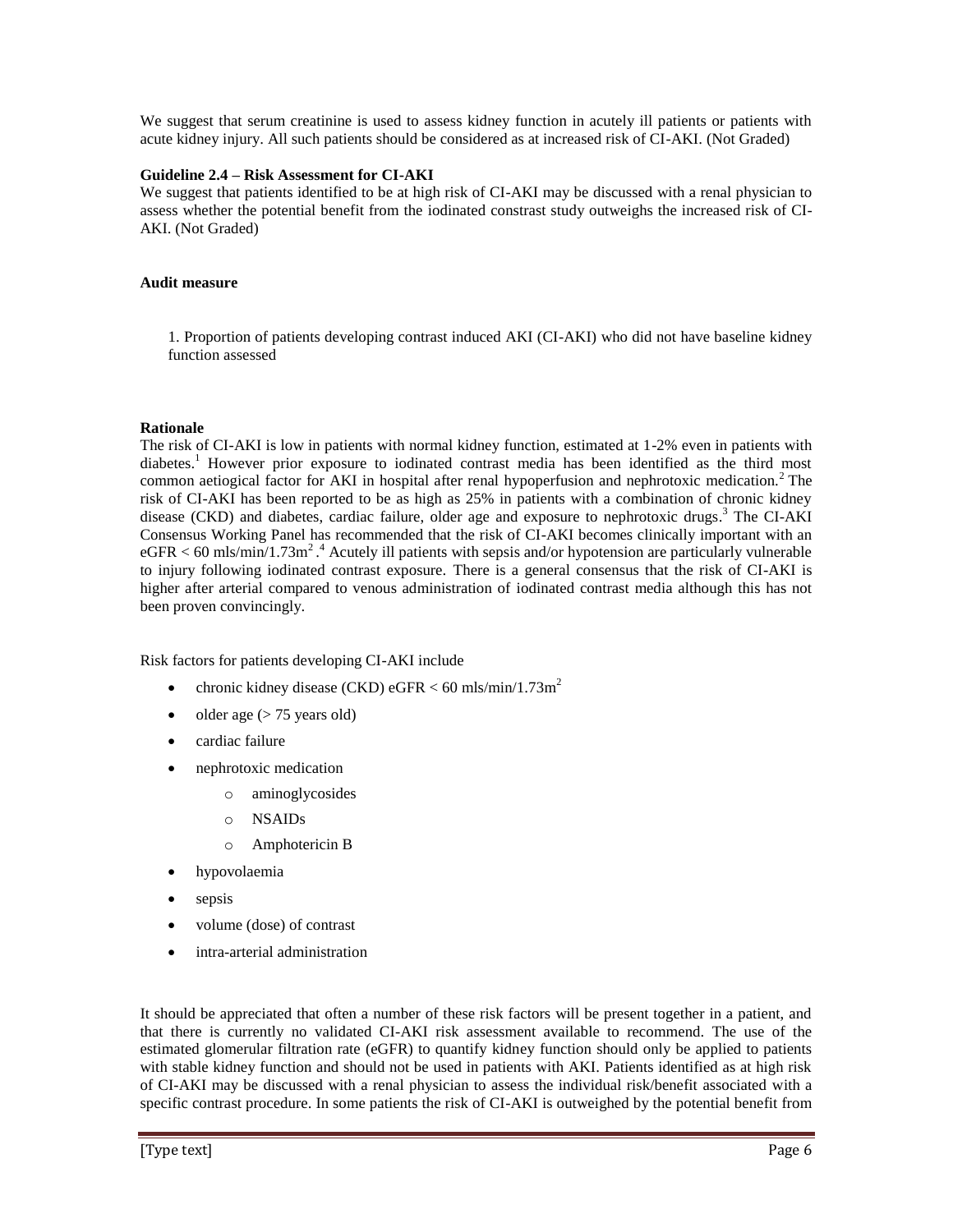the contrast study. It is recommended that these risks are explained to the patient in the context of the potential benefit of proceeding with the study. Imaging should not be delayed where the benefit of early imaging clearly outweighs the risk of waiting.

#### **References**

1. Berns AS. Nephrotoxicity of contrast media. Kidney Int. 1989; 36: 730-740

2. [Nash](http://www.ncbi.nlm.nih.gov/pubmed?term=%22Nash%20K%22%5BAuthor%5D) K, [Hafeez A,](http://www.ncbi.nlm.nih.gov/pubmed?term=%22Hafeez%20A%22%5BAuthor%5D) [Hou S.](http://www.ncbi.nlm.nih.gov/pubmed?term=%22Hou%20S%22%5BAuthor%5D) Hospital-acquired renal insufficiency. [Am J Kidney](http://www.ncbi.nlm.nih.gov/pubmed?term=Nash%20and%20acute%20renal%20failure%20and%202002##) Dis. 2002 May;39(5):930-6

3. Rudnick MR, Goldfarb S, Tumlin J. Contrast-induced nephropathy: is the picture any clearer? Clin J Am Soc Nephrol 2008; 3: 261-262

4. Lameire N, Adam A, Becker CR, Davidson C, McCullough PA, Stacul F, Tumlin J; CIN Consensus Working Panel. [Baseline renal function screening.](http://www.ncbi.nlm.nih.gov/pubmed/16949377) Am J Cardiol. 2006 Sep 18;98(6A):21K-26K

### **3. Strategies to Prevent Contrast Induced Acute Kidney Injury (CI-AKI)**

#### **Guideline 3.1 – Strategies to Prevent CI-AKI**

We suggest that unenhanced scanning or alternative imaging techniques should be considered in patients with risk factors for developing CI-AKI. (Not Graded)

#### **Guideline 3.2 – Strategies to Prevent CI-AKI**

We recommend intravenous volume expansion with 0.9% sodium chloride or isotonic sodium bicarbonate in patients identified as at high risk of CI-AKI (Grade 1A)

#### **Guideline 3.3 – Strategies to Prevent CI-AKI**

We suggest that the lowest possible volume of a low or iso-osmolar iodinated contrast medium should be used in patients with risk factors for developing CI-AKI. (Not Graded)

#### **Guideline 3.4 – Strategies to Prevent CI-AKI**

We recommend that there is no convincing benefit for prescribing oral or intravenous N-acetylcysteine or any other pharmacological agents to prevent CI-AKI. (Grade 2D)

#### **Audit measure**

 Proportion of patients receiving iodinated contrast that did not have risk factors for contrast induced AKI (CI-AKI) assessed

#### **Rationale**

Contrast induced - AKI results from a combination of afferent arteriolar vasoconstriction and direct toxicity of the contrast media to the tubular epithelial cells. Prevention is important as there is no specific treatment and involves identification of patients at increased risk of  $CI-AKI$ .<sup>1</sup> It should also be considered whether alternative imaging could be utilised such as ultrasound or whether carbon dioxide can be used to reduce the amount of iodinated contrast agent required.<sup>2</sup>

Magnetic resonance angiography (MRA) may be considered as an alternative but the use of gadolinium (Gd) in MRA is associated with the risk of developing Nephrogenic Systemic Fibrosis (NSF). Nephrogenic Systemic Fibrosis is a severe fibrosis of the skin resulting in extensive limitation in mobility. The condition has been reported rarely in patients usually with dialysis requiring CKD or AKI who have received Gd-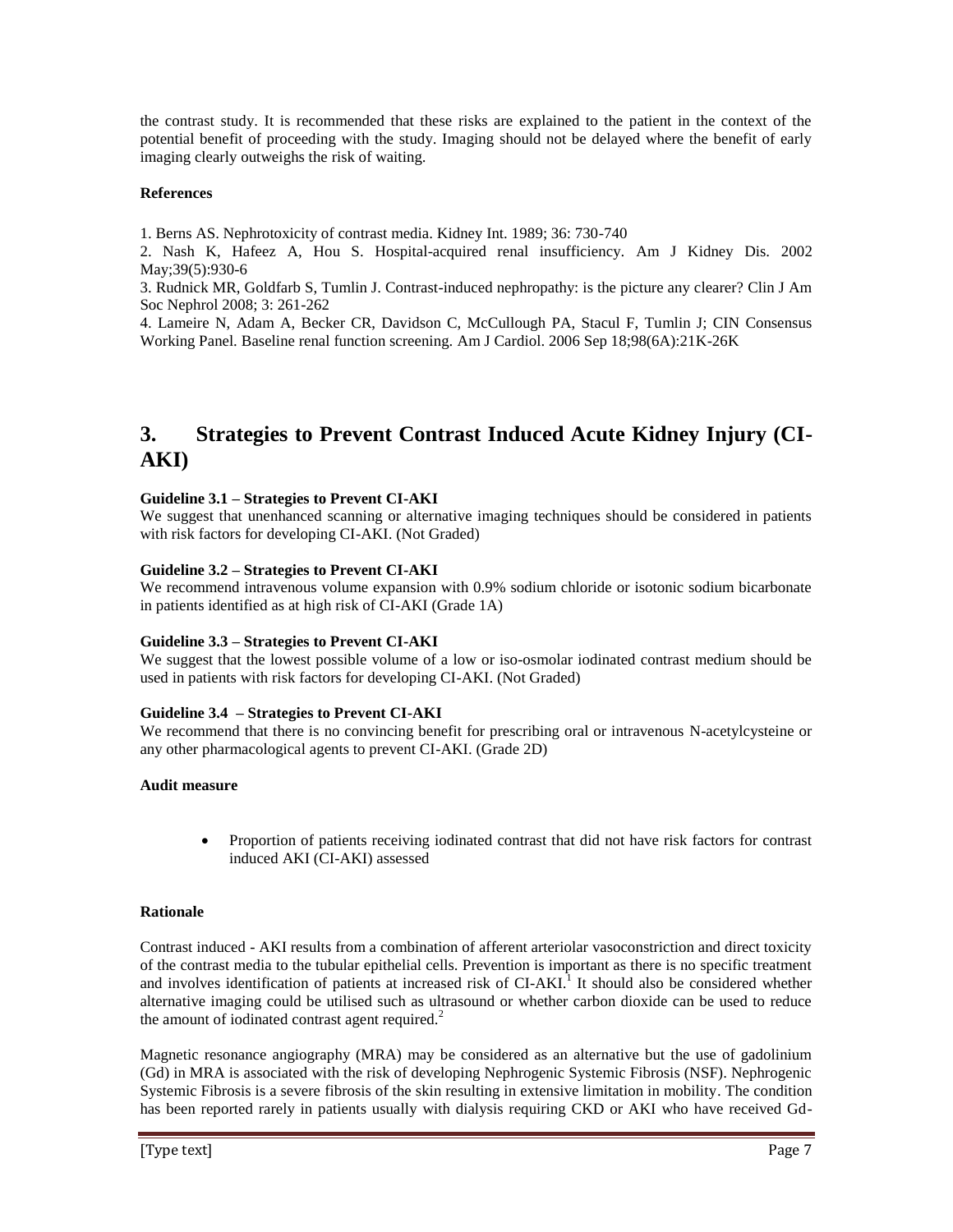containing contrast agents. The European Society of Urogenital Radiology has produced NSF guidelines with further advice issued from the European Medicines Agency.<sup>3,4</sup>

Potentially nephrotoxic medications such as non-steroidal anti-inflammatory drugs and aminoglycosides should be withheld or avoided. Currently there is insufficient evidence to support the routine discontinuation of angiotensin-converting enzyme inhibitors (ACE-I) or angiotensin receptor blockers (ARBs) in stable outpatients.<sup>5</sup> However in acutely ill patients at an increased risk of developing AKI it is suggested that withholding ACE-I and ARBs should be considered on an individual patient basis.

Metformin is not nephrotoxic but is exclusively excreted via the kidneys. Therefore patients on metformin who develop AKI following contrast are at risk of developing lactic acidosis due to the accumulation of the drug. The Royal College of Radiologists recommends that there is no need to stop metformin after receiving iodinated contrast if the serum creatinine is within the normal range and/or  $eGFR > 60$  $m/min/1.73m^2$ . If serum creatinine is above the normal reference range or eGFR is < 60 ml/min/1.73m<sup>2</sup>, any decision to stop it for 48 hours should be made in consultation with the referring clinician.<sup>6</sup>

Acutely ill patients and patients who are identified at high risk of CI-AKI should have an assessment of their volume status and receive appropriate volume expansion prior to the procedure. Intravenous 0.9% sodium chloride at a rate of 1 mL/kg/hour for 12 hours pre- and post- procedure has been shown to be more effective than 0.45% sodium chloride in reducing CI-AKI.<sup>7</sup> More recently it has been demonstrated that intravenous isotonic sodium bicarbonate significantly reduces the risk of CI-AKI.<sup>8,9</sup> Subsequently there have been a number of studies that have compared intravenous isotonic sodium bicarbonate to intravenous 0.9% sodium chloride.<sup>10,11</sup> Systematic reviews and meta-analyses have provided conflicting conclusions and have recognised a significant degree of heterogeneity and publication bias. It is currently recommended that either intravenous 0.9% sodium chloride or isotonic sodium bicarbonate should be used for volume expansion in patients at risk of CI-AKI. 12,13 . Oral volume expansion has not been shown to be as effective as intravenous volume expansion.

It is generally accepted that high osmolar contrast media should be avoided in patients at risk of CI-AKI.<sup>14</sup> More controversial is the debate regarding whether iso-osmolar contrast media is safer than low-osmolar contrast media in patients at risk of CI-AKI. Currently there is only one type of iso-osmolar media which has failed to demonstrate any clear benefit compared to different low-osmolar media in preventing CI-AKI <sup>15</sup>. There is a need for better designed head to head studies between the different contrast media to allow any clear recommendations in the future.

The volume of contrast media should be minimised and further exposure to contrast media should be delayed until full recovery of renal function unless absolutely necessary.<sup>16</sup> Renal function should be checked up to 48-72 hours following the procedure in a high risk group to ensure stable renal function.

Following the seminal paper demonstrating the beneficial effects of N-acetylcysteine in preventing CI-AKI there has been a multitude of publications which have been subject to a number of meta-analyses.<sup>17</sup> These meta-analyses have commented on the heterogeneity of the studies making a definitive conclusion difficult. <sup>18,19</sup>. Most recently a large randomized trial found that acetylcysteine does not reduce the risk of contrastinduced acute kidney injury or other clinically relevant outcomes in at-risk patients undergoing coronary and peripheral vascular angiography.<sup>20</sup> Currently there is no compelling evidence for the routine use of Nacetylcysteine to prevent CI-AKI.

### **References**

1. Stacul F, Adam A, Becker CR, et al. Strategies to reduce the risk of contrast-induced nephropathy. Am J Cardiol 2006; 98, 59K-77K

2. Shaw DR, Kessel DO. The current status of the use of carbon dioxide in diagnostic and interventional angiographic procedures. Cardiovasc Intervent Radiol 2006; 29: 323-331 3. http://www.esur.org/Nephrogenic\_Fibrosis.39.0.html